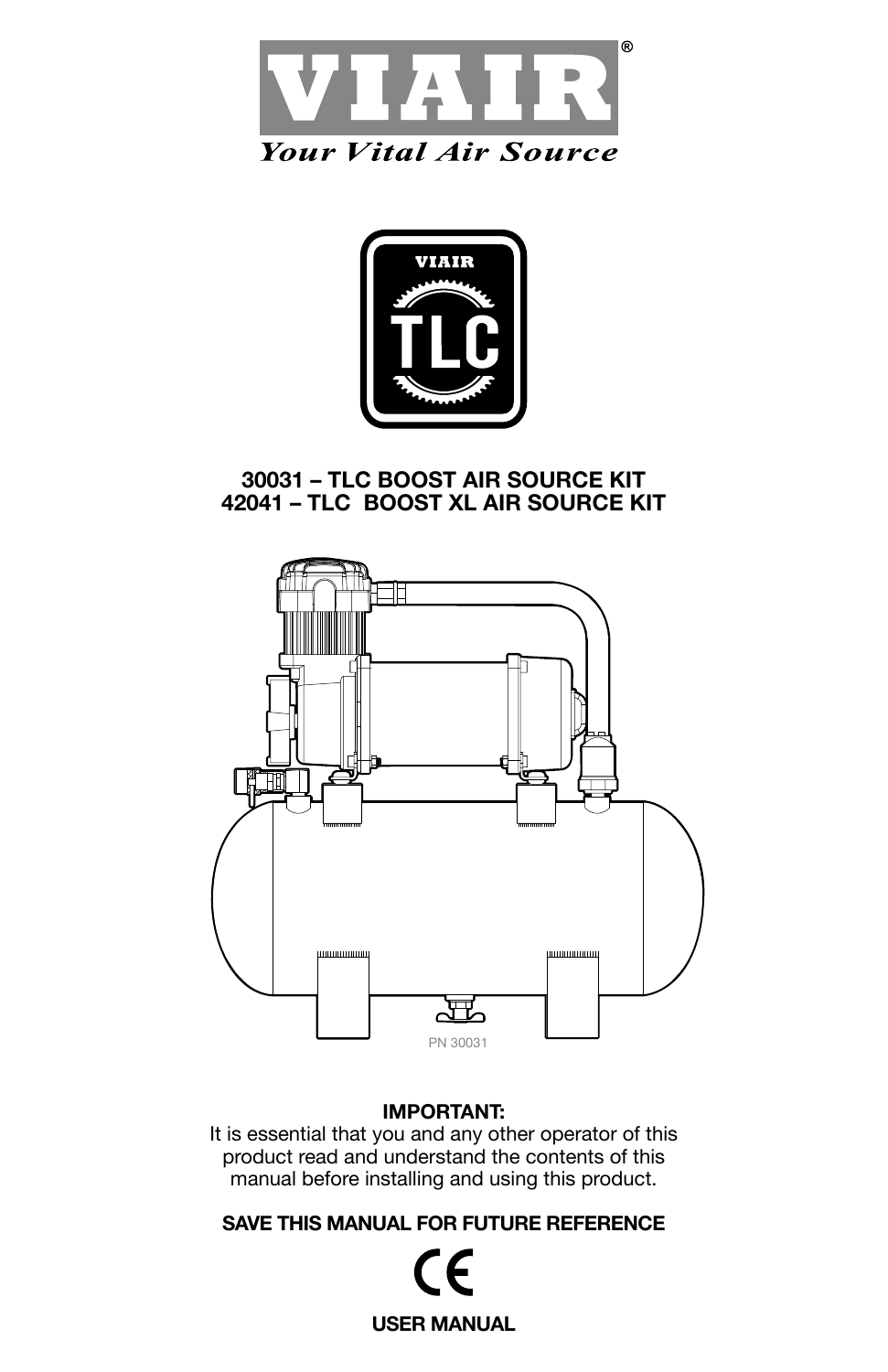# **IMPORTANT SAFETY INSTRUCTIONS**

#### **CAUTION - To reduce risk of electrical shock:**

- Do not disassemble or attempt to repair or modify unit while it is still connected to the vehicle.
- Do not use this product in an area where it can fall or be pulled into water or other liquids.
- Do not reach for this product if it has fallen into liquid.
- Use this compressor with 12-Volt DC systems only.
- This product should never be left unattended during use.

#### **WARNING - To prevent injury:**

- Close supervision is necessary when this compressor is being used near children. Never allow a child to operate this compressor.
- This compressor will become very HOT during and immediately after use. Do not touch any parts with bare hands, other than the ON/OFF switch during and immediately after use.
- Do not use this product near flames or explosive materials or where aerosol products are being used.
- Do not operate this product where oxygen is being administered.
- Do not pump anything other than atmospheric air.
- Never use this product while sleepy or drowsy.
- Do not use any tools or attachments without first determining maximum air pressure for that tool or attachment.
- Never point any air nozzle or air sprayer toward another person or any part of the body.
- This air compressor is equipped with an Automatic Reset Thermal Protector, and can automatically restart after the thermal protector resets. Always cut off power source when thermal protector becomes activated.
- Use only in well ventilated areas.
- After use, always release excess pressure from the coil hose and tank. Turn off the unit and with the inflator still connected to the hose, pull the trigger to release excess pressure.

# **TLC BOOST/BOOST XL AIR SOURCE KIT COMPONENTS LIST:**

Please familiarize yourself with the components list in this manual before you begin to use your compressor.



- A. TLC BOOST/BOOST XL Compressor
- B. TLC Inflator with 120PSI gauge (BOOST) or 160PSI gauge (BOOST XL)
- C. Rebuildable Presta Head attachment
- D. 90-Degree Twist-on Schrader attachment
- E. Blow Gun
- F. 2-Pin SAE connector attachment with Terminal Rings
- G Air Filter housing with (2) replacement air filter elements
- H. 30ft. Inside Braided Coil Hose
- I. Inflation tips kit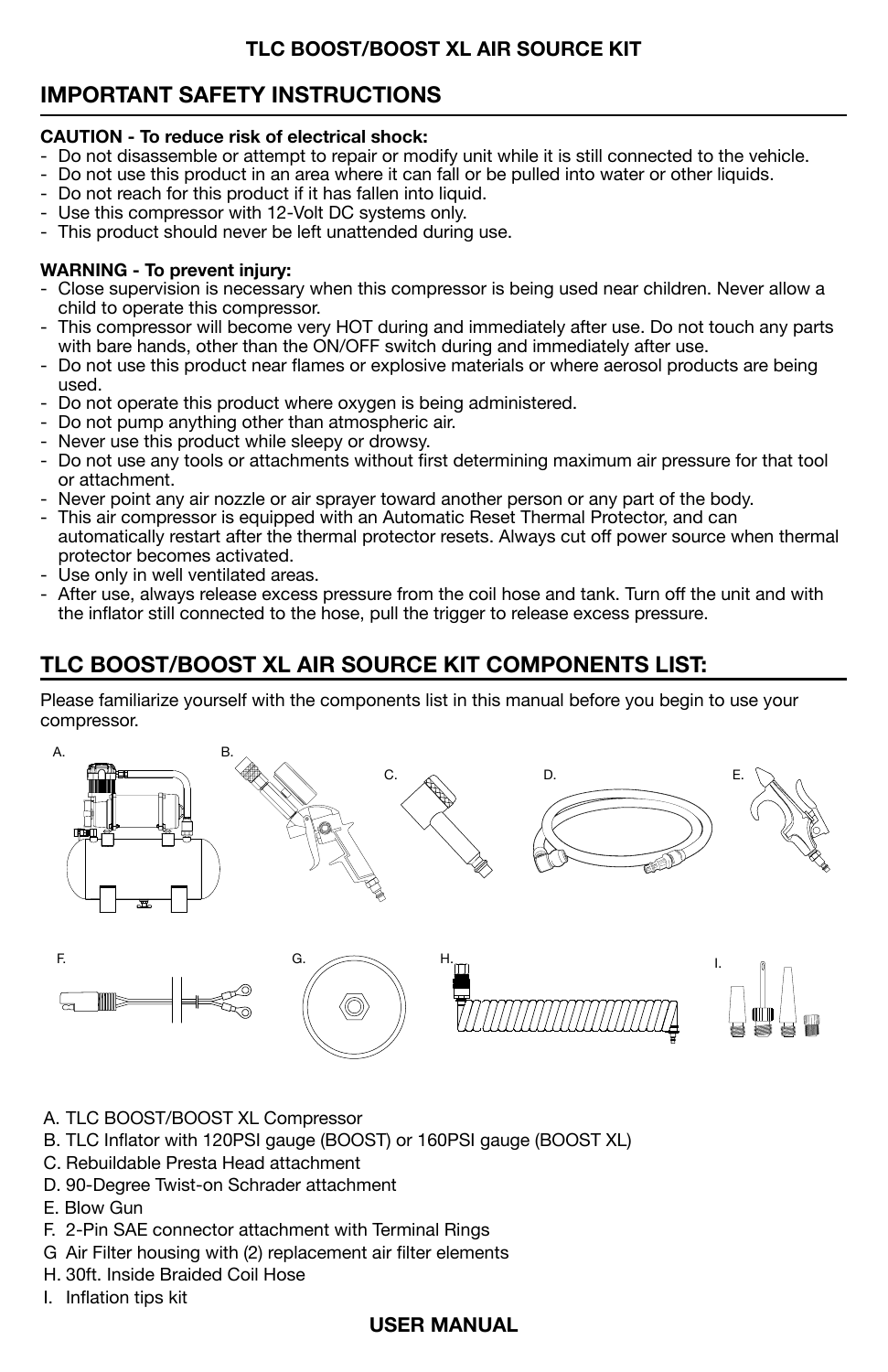# **INSTALLATION INSTRUCTIONS**

#### **CONNECTING TO THE BATTERY USING THE 2-PIN SAE TERMINAL RINGS**

The Terminal Rings allow you to mount the compressor permanently to a vehicle and also provide a more practical way of using it as a portable. Do not connect the Red Terminal Ring to any power source other than the Positive (+) Terminal of your vehicle's battery.

- a. Make sure the vehicle's engine and ignition are off.
- b. Install the Red Terminal Ring on the Positive (+) terminal post of your battery, this can be done by removing the nut that holds the clamp in place, installing the terminal ring, and re-tightening the nut. Refer to your vehicle's owner's manual for help if needed.
- c. Install the Black Terminal Ring on the Negative (-) terminal post of your battery or other ground source.
- d. Connect compressor power cord to the 2-Pin SAE terminal.

# **MOUNTING THE COMPRESSOR**

- a. Using the hardware provided, mount the tank on a FLAT, UPRIGHT, AND SECURE location.
- b. Route the compressor's power cord to the terminal rings and connect using the 2-Pin SAE plug.
- c. If it's necessary to mount the compressor in a place beyond the power cord's reach to the Terminal Ring attachment, refer to the amp draw chart on the last page of this manual and use appropriate gauge wire to extend your battery Terminal Ring attachments. When in doubt, always use the next larger wire size.

#### **IMPORTANT NOTES:**

- a. If mounting in the engine compartment, open your hood to allow maximum cooling of the compressor unit during prolonged use. The cooler the ambient temperature, the less chance the compressor will overheat.
- b. This compressor is moisture & dust resistant, but NOT DIRT OR WATERPROOF. Do not mount compressor in locations where the unit is likely to come in contact with the elements.

# **OPERATING THE COMPRESSOR**

To avoid draining your battery and assure the compressor is getting the proper amperage, make sure your vehicle's engine is running during operation, especially if using for a prolonged period of time. Make sure the air filter is installed, as this is a vital component to the longevity of your compressor.

- a. Connect the Coil Hose Stud to the Quick Connect Coupler on your TLC BOOST/BOOST XL tank. This can be done by simply pushing the Stud into the Quick Connect Coupler.
- b. Connect the TLC Inflator or Blow Gun to the other end of the Coil Hose.
- c. Turn on your TLC BOOST/BOOST XL by flipping the switch to the ON (I) position.
- d. The compressor will start running and automatically shut off when the reservoir has been filled to max pressure, this can take up to 3 minutes depending on what model you have.
- e. You're now ready to perform your pneumatic tasks!
- f. When done using, disconnect the Coil Hose by pulling back on the Quick-Connect Coupler collar. Be sure to hold the hose as built-up pressure can cause a slight burst during removal.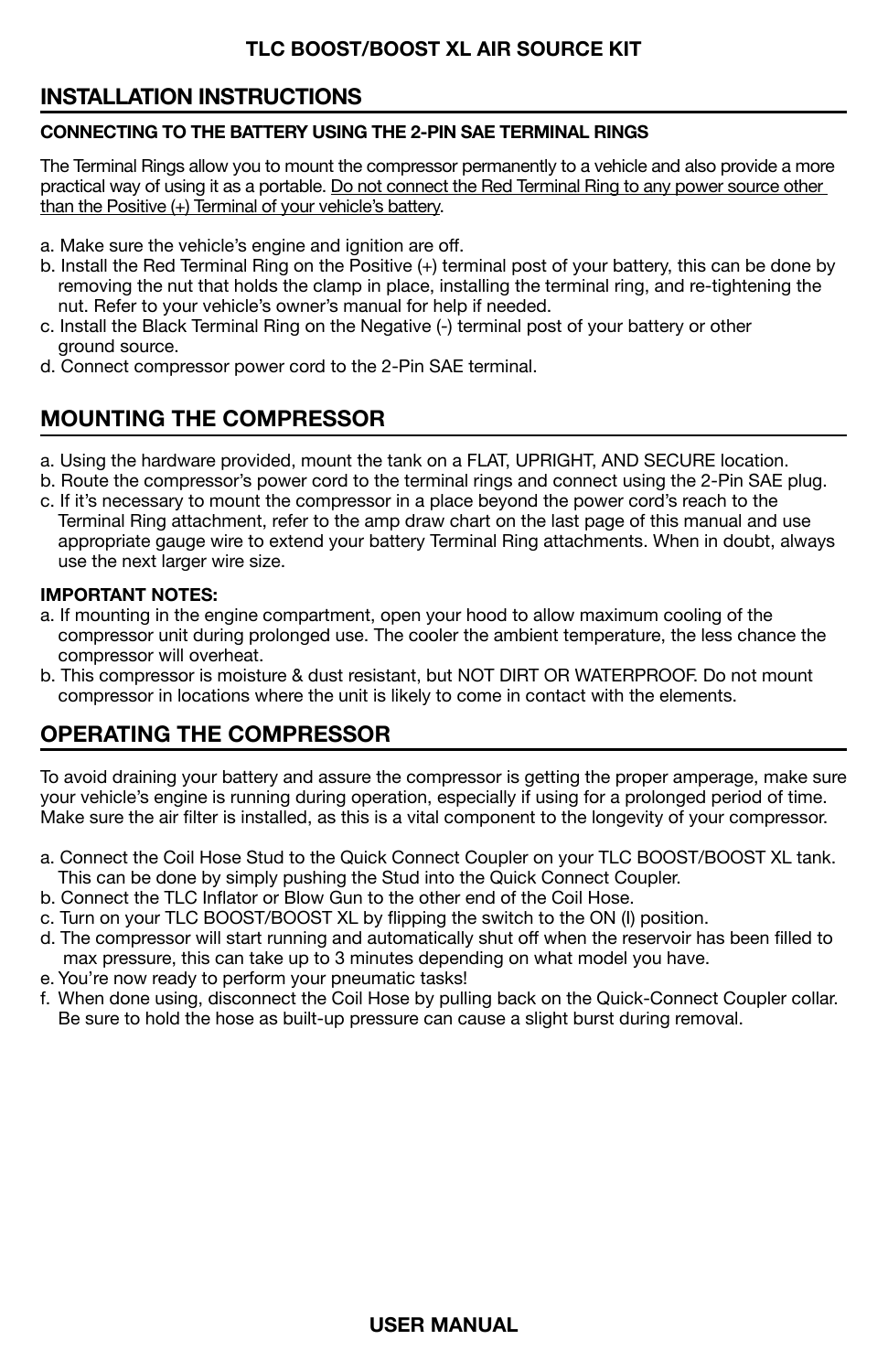

\*Tolerance: ± 3%

# **USING THE TLC TIRE INFLATOR**

#### **1. Connecting the TLC inflator:**

Select an inflation attachment and connect it to the TLC Inflator Quick-Connect Coupler. Then, connect the Inflator to an air hose by inserting the Quick-Connect Stud into the air hose coupler.

#### **2. Inflating/Deflating Tires:**

To inflate, squeeze the Inflation Trigger by pressing it towards the handle of the inflator, this will allow air to flow into the tire. To deflate, press the Bleeder Valve located on the side of the body, this will release air from the tire.

#### **3. Checking Tire Pressure:**

To check tire pressure after inflation/deflation, simply release the Inflation Trigger or the Bleeder Valve. This will allow the needle in the gauge to settle and show the accurate pressure reading. You can also check tire pressure by simply connecting the TLC Inflator to a tire valve stem.

#### **4. Storage:**

Always store the TLC Inflator in the carry bag provided to protect it from impact or damage.

#### **WARNING:**

- Never operate at any pressure exceeding the max reading on the gauge.
- Use caution when attaching or removing air chuck from valve stems.
- Always ensure that tire valve stems are tight before inflating.
- Never inflate any tire or other inflatable past its rated pressure to avoid explosion, possible injury or death.

**WARNING:** Not intended for use with regular portable compressors (units meant to be operated with an open-ended air chuck). The TLC Inflator is equipped with a close-ended quick coupler (will hold pressure back).

## **REBUILDABLE PRESTA HEAD**

Over time, tubeless sealant can clog the internals of the Inflator and make it hard to setup your tires. That's why we designed the Presta Head attachment to be easily rebuildable, so you can clean it periodically and maintain maximum performance. Refer to the diagram below for assembly instructions.

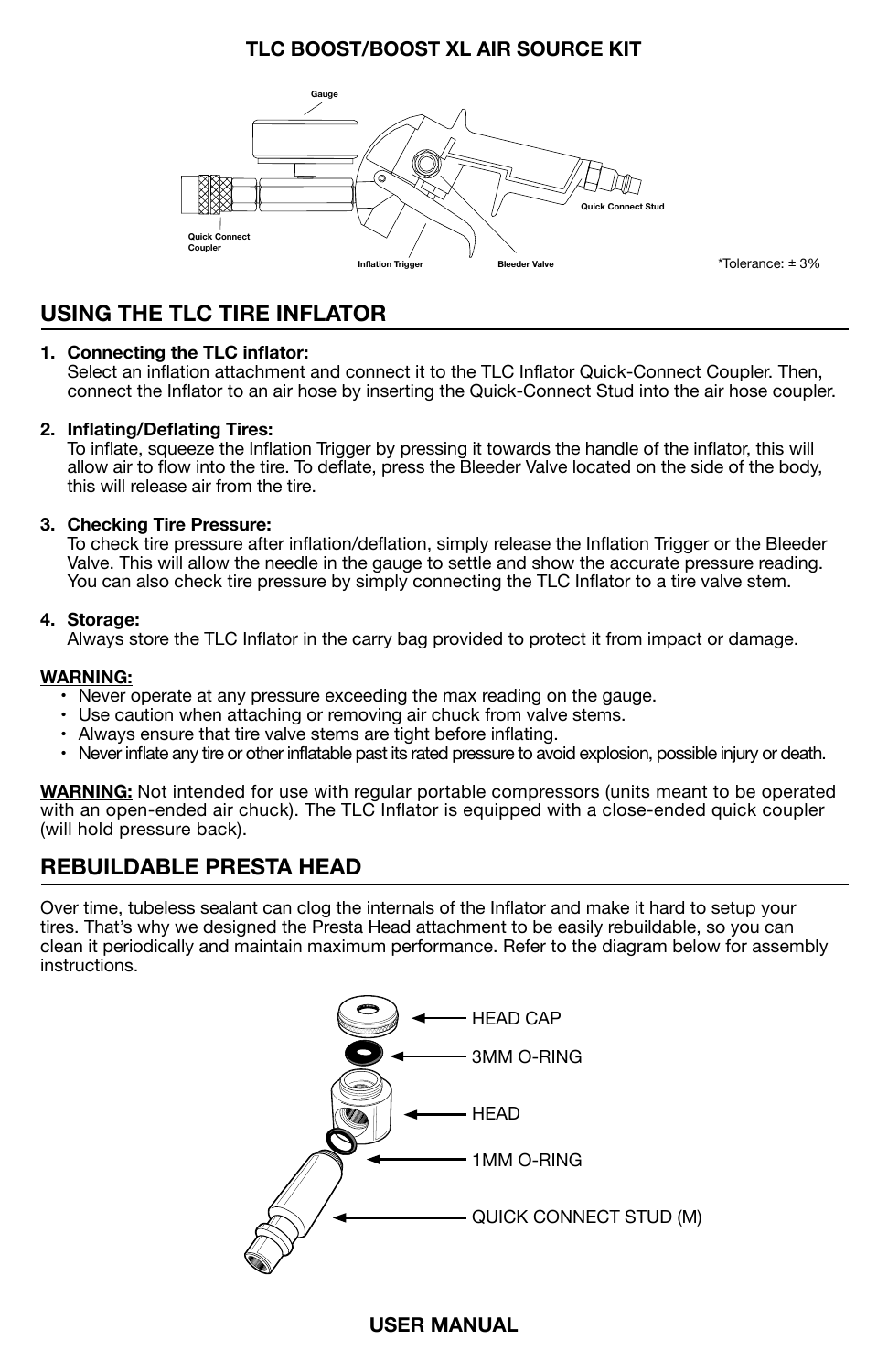# **COMPRESSOR MAINTENANCE & REPAIRS**

- a. Drain Coil Hose and tank after each use.
- b. Replace compressor air filter element periodically. Replacement frequency depends on operating frequency and operating environment. For frequent use in dusty environment, we recommend that you replace air filter element at least once a month.
- c. Regularly clean dust and dirt from compressor cooling fins and/or motor housing.
- d.Your air compressor is equipped with a permanently lubricated, maintenance-free motor. Never try to lubricate the compressor.
- e. All repairs should be performed by Manufacturer or Manufacturer's Authorized Service Agencies only.
- f. For complete information regarding VIAIR Warranty, please visit: *www.viaircorp.com/warranty*

# **SPECIFICATIONS**

30031 – TLC BOOST AIR SOURCE KIT: (CE Certified)

| 1.5 gallon                |
|---------------------------|
| 12-Volts                  |
| 30-Amps                   |
| 40-Amps                   |
| <b>Permanent Magnetic</b> |
| 120 PSI*                  |
| 33%                       |
| 20 On / 40 Off            |
| 158°F                     |
| $-40^{\circ}$ F           |
| Yes                       |
| <b>IP54</b>               |
|                           |

#### 42041 – TLC BOOST XL AIR SOURCE KIT: (CE Certified)

| Tank Size:                         | 2.0 gallon         |
|------------------------------------|--------------------|
| Motor Voltage:                     | 12-Volts           |
| Max. Current Consumption:          | 30-Amps            |
| Recommended Fuse:                  | 40-Amps            |
| Motor Type:                        | Permanent Magnetic |
| Max. Working Pressure:             | 150 PSI*           |
| Max. Duty Cycle (@72°F & 100 PSI): | 33%                |
| Minutes On/Off (@72°F & 100 PSI):  | 20 On / 40 Off     |
| Max. Ambient Temperature:          | 158°F              |
| Min. Ambient Temperature:          | -40°F              |
| Auto, Reset Thermal Protection:    | Yes                |
| Ingress Protection Rating:         | <b>IP54</b>        |

**\*** Do not exceed compressor's max working pressure to prevent damage to the compressor.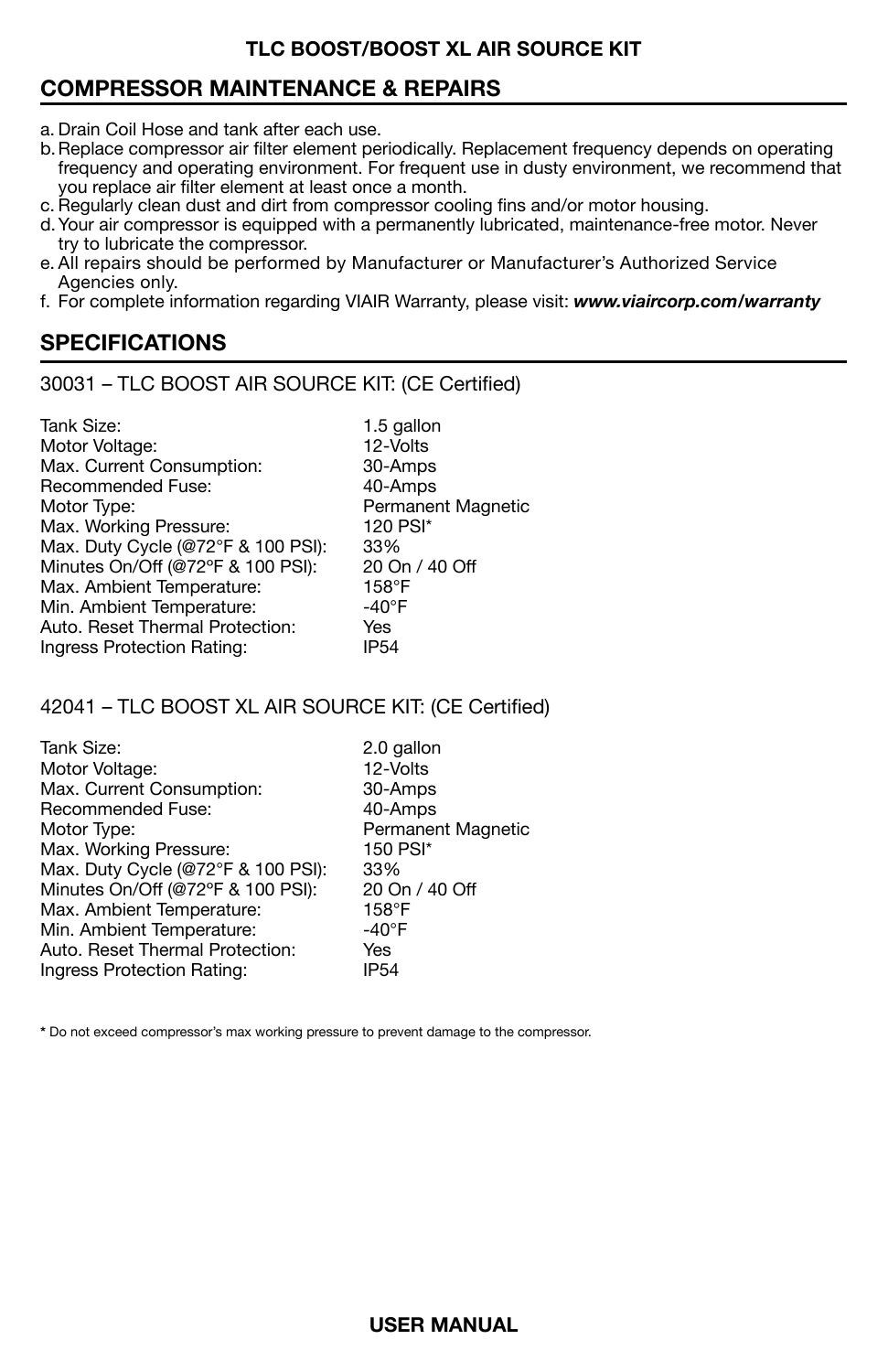# **TLC BOOST/BOOST XL AIR SOURCE KIT PERFORMANCE DATA TLC BOOST (PN 30031)**

| <b>PSI</b> | <b>CFM</b> | $\mathbf{A}$ | <b>BAR</b> | <b>LPM</b> | $\overline{\mathbf{A}}$ |
|------------|------------|--------------|------------|------------|-------------------------|
| 0          | 2.30       | 17           | 0          | 65.0       | 17                      |
| 10         | 1.94       | 21           | 1.0        | 52.6       | 22                      |
| 20         | 1.76       | 23           | 2.0        | 46.3       | 24                      |
| 30         | 1.62       | 24           | 3.0        | 40.5       | 26                      |
| 40         | 1.48       | 25           | 4.0        | 35.7       | 27                      |
| 50         | 1.34       | 27           | 5.0        | 31.0       | 27                      |
| 60         | 1.24       | 27           | 6.0        | 26.6       | 28                      |
| 70         | 1.13       | 27           | $7.0\,$    | 23.6       | 29                      |
| 80         | 0.99       | 28           | 8.0        | 19.1       | 30                      |
| 90         | 0.92       | 28           | 9.0        | 15.8       | 29                      |
| 100        | 0.85       | 29           | 10.0       | 14.0       | 28                      |
| 110        | 0.74       | 30           |            |            |                         |
| 120        | 0.63       | 30           |            |            |                         |
| 130        | 0.56       | 29           |            |            |                         |
| 140        | 0.53       | 28           |            |            |                         |
| 150        | 0.46       | 27           |            |            |                         |

# **PERFORMANCE DATA TLC BOOST XL (PN 42041)**

| <b>PSI</b> | <b>CFM</b> | A  | <b>BAR</b> | <b>LPM</b> | A  |
|------------|------------|----|------------|------------|----|
| 0          | 2.62       | 16 | 0          | 74         | 16 |
| $10$       | 2.39       | 18 | $1.0$      | 65         | 20 |
| 20         | 2.21       | 20 | 2.0        | 60         | 23 |
| 30         | 2.11       | 22 | $3.0\,$    | 56         | 25 |
| 40         | 2.01       | 24 | 4.0        | 53         | 27 |
| 50         | 1.93       | 25 | $5.0\,$    | 49         | 28 |
| 60         | 1.84       | 26 | 6.0        | 46         | 28 |
| 70         | 1.73       | 27 | $7.0$      | 42         | 28 |
| 80         | 1.65       | 27 | 8.0        | 38         | 28 |
| 90         | 1.52       | 27 | 9.0        | 35         | 27 |
| 100        | 1.45       | 27 | 10.0       | 31         | 27 |
| 110        | 1.35       | 27 |            |            |    |
| 120        | 1.26       | 27 |            |            |    |
| 130        | 1.19       | 27 |            |            |    |
| 140        | 1.08       | 27 |            |            |    |
| 150        | 1.01       | 26 |            |            |    |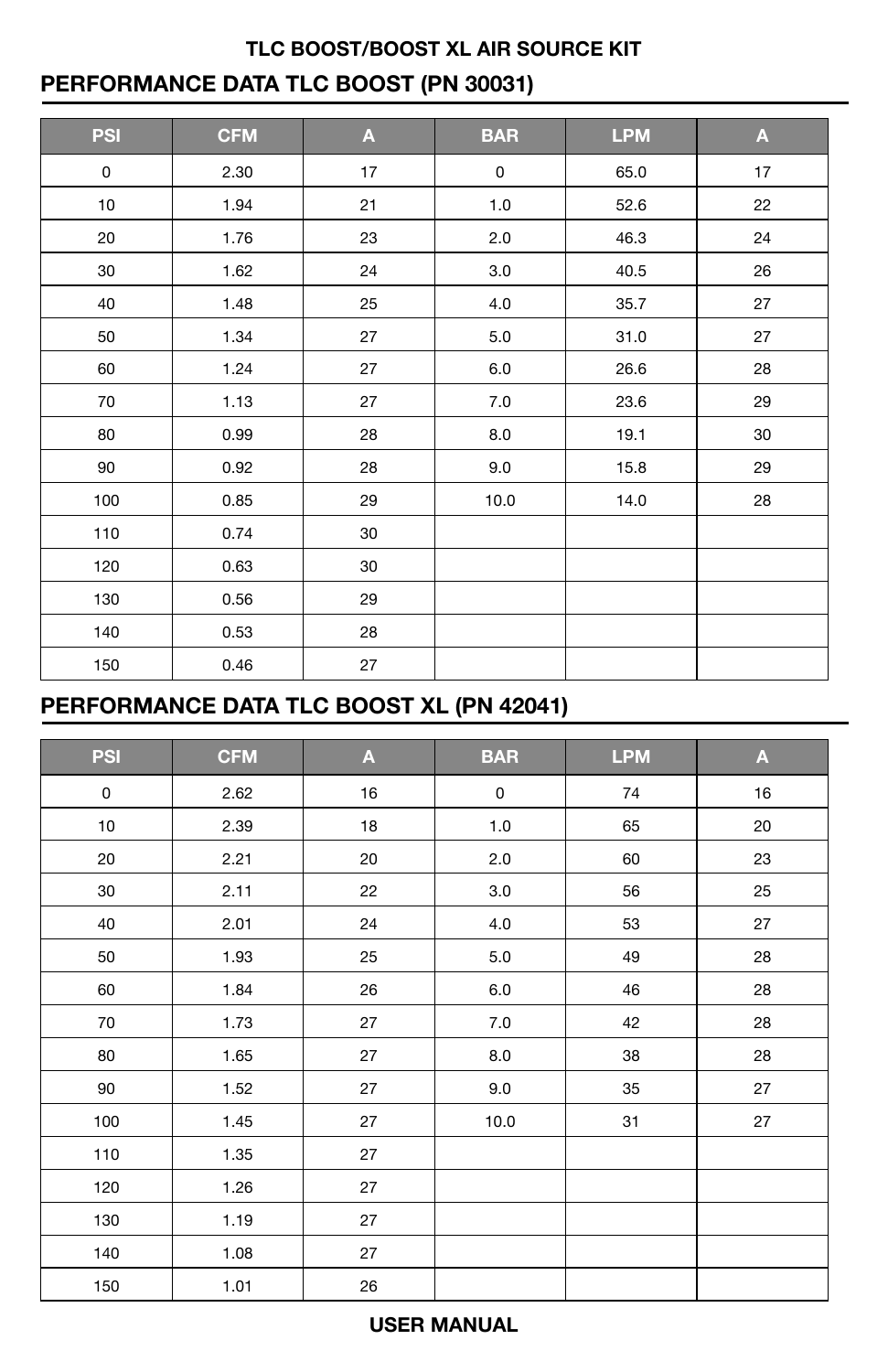# **TROUBLESHOOTING GUIDE:**

| PROBLEM:                                                                         | POSSIBLE CAUSE(S)                                                                                                            | <b>CORRECTIVE ACTION</b>                                                                                                                                                                                                                                                                                             |
|----------------------------------------------------------------------------------|------------------------------------------------------------------------------------------------------------------------------|----------------------------------------------------------------------------------------------------------------------------------------------------------------------------------------------------------------------------------------------------------------------------------------------------------------------|
| Tank pressure drops when<br>compressor(s) shut off                               | 1. Loose drain cock<br>2. Loose connections                                                                                  | 1. Tighten drain cock<br>2. Check all connections with<br>soap and water solution<br>and tighten                                                                                                                                                                                                                     |
| Compressor runs<br>continuously and air flow<br>lower than normal                | 1. Excessive air usage<br>2. Loose connections<br>3. Worn piston ring or inlet<br>valve.<br>4. Clogged air filter element    | 1. Decrease air usage<br>2. Check all connections with<br>soap and water solution<br>and tighten.<br>3. Replace compressor<br>4. Replace air filter element                                                                                                                                                          |
| Compressor runs<br>continuously causing<br>safety valve (if equipped)<br>to open | 1. Defective pressure switch<br>2. Defective safety valve                                                                    | 1. Replace pressure switch<br>2. Replace safety valve                                                                                                                                                                                                                                                                |
| Excessive moisture in<br>discharge                                               | 1. Excessive water in air tank<br>2. High humidity                                                                           | 1. Drain tank, tilt tank to drain.<br>Drain tank more frequently<br>2. Move compressor to area<br>with less humidity, or use air<br>line filter.                                                                                                                                                                     |
| Compressor will not run                                                          | 1. No power, or power switch<br>in OFF position<br>2. Blown fuse<br>3. Motor overheats<br>4. Pressure switch failure         | 1. Make sure compressor<br>switch is ON<br>2. Disconnect compressor(s)<br>from power source, replace<br>fuse. (Refer to Specifications<br>section for correct<br>amperage rating)<br>3. Let compressors cool off for<br>about 30 minutes to allow<br>thermal overload switch to reset.<br>4. Replace pressure switch |
| Thermaloverload protector<br>cuts out repeatedly                                 | 1. Lack of proper ventilation or<br>ambient temperature is too high<br>2. Compressor valves failed                           | 1. Move compressor to well<br>ventilated area, or area with<br>lower ambient temperature<br>2. Repair or replace compressor                                                                                                                                                                                          |
| Excessive<br>knocking or rattling                                                | 1. Loose or damaged<br>mounting feet<br>2. Worn bearing on eccentric or<br>motor shaft<br>3. Cylinder or piston ring is worn | 1. Replace mounting feet<br>2. Replace bearing or<br>piston assembly<br>3. Replace piston or compressor                                                                                                                                                                                                              |

#### **CAUTION: NEVER DISASSEMBLE SYSTEM WHILE TANK AND COMPRESSOR IS PRESSURIZED.**